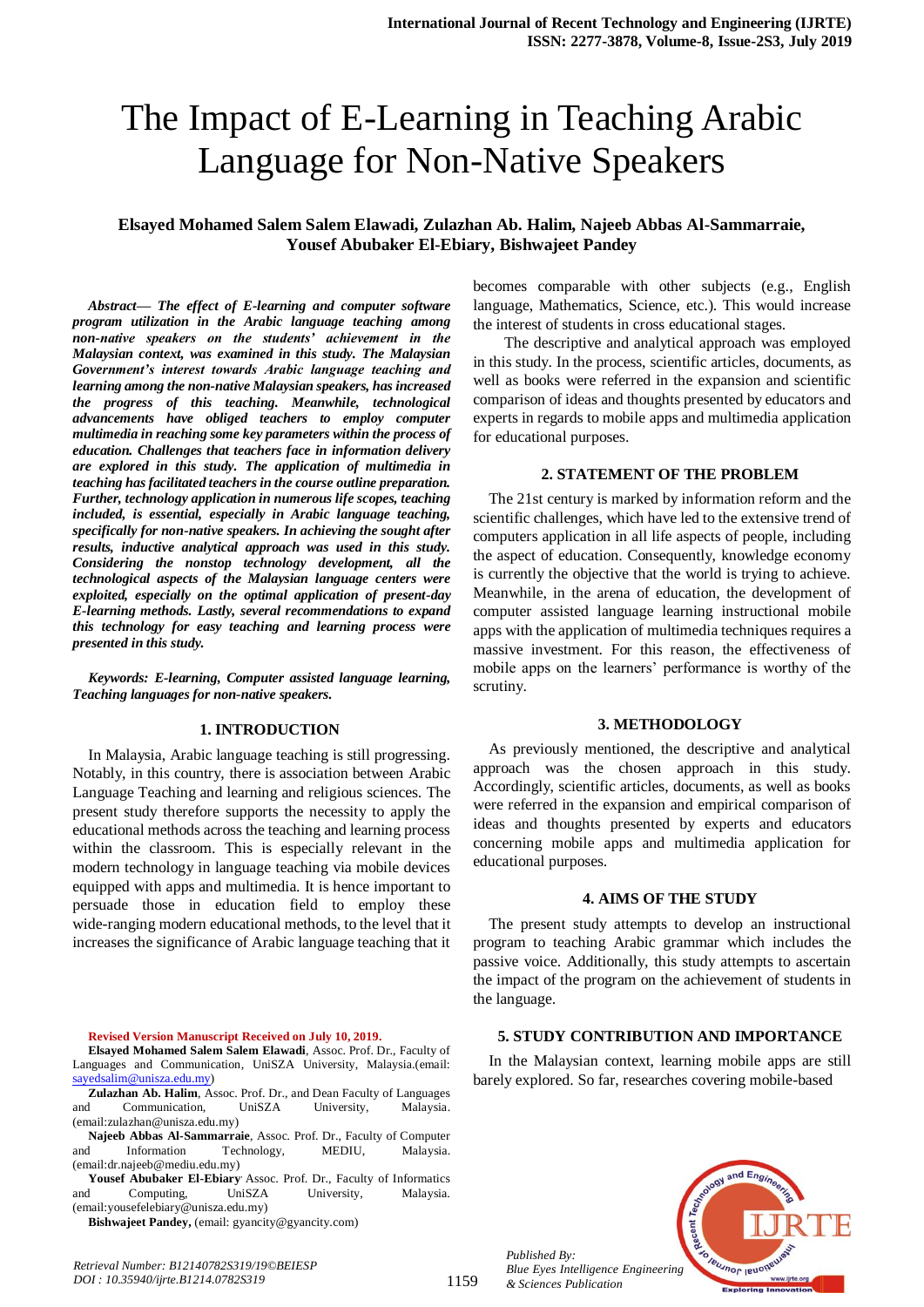instruction in this country are still too few. Nonetheless, the mobile apps utilization in Arabic language teaching, particularly the teaching of Arabic grammar, in the context of Malaysian learners has been examined by a few in the past. This study will explore the advantages of computer application in language learning on the whole, specifically in Arabic language learning. Also, the present study attempts to address the gap that exists between the theoretical and practical facets of mobile apps utilization in language teaching. As such, the findings of this study may be of value for different classes of individuals.

## **6. LIMITATIONS OF THE STUDY**

The present study is limited to the AL Madinah International University (MEDIU) students of first year in Malaysia. These students were from the faculty of languages, foundation Arabic language, and MEDIU language center for academic year 2017/2018.

#### **7. REVIEW OF RELATED LITERATURES**

Operating on mobile devices, for instance, tablet computers and smart phones, mobile application refers to a software application. For these devices, nearly all can be purchased already equipped with a number of apps put together as pre-installed software. Among these apps include calendar, web browser, email client, mapping program, in addition to an app that can be employed in the purchase of music or other media or more apps [1].

Multimedia encompasses a [content](https://en.wikipedia.org/wiki/Content_(media)) which utilizes a blend of diverse [content forms](https://en.wikipedia.org/wiki/Content_format) for instance text, video, audio, animations, images, and [interactive](https://en.wikipedia.org/wiki/Interactive) content. Relevantly, the terms media and multimedia are distinct from one another, in a sense that media employ merely basic computer displays including text-only or traditional forms of material that are printed or manually produced. Contrariwise, multimedia are recordable, playable and displayable, and with the use of [information](https://en.wikipedia.org/wiki/Information) content processing devices, user can interact with multimedia or gain access to the information. In this regard, computerized and electronic devices are among the devices used in multimedia. Besides that, multimedia can be employed in a live performance as well [2].

Equally, multimedia devices encompass devices of [electronic media](https://en.wikipedia.org/wiki/Electronic_media) that are utilized in the storage and experience of multimedia content. In the context of [fine art,](https://en.wikipedia.org/wiki/Fine_art) multimedia an[d mixed media](https://en.wikipedia.org/wiki/Mixed_media) are distinct from one another in a sense that multimedia have bigger scope (e.g., inclusion of audio). Meanwhile, the term that often refers to [interactive](https://en.wikipedia.org/wiki/Interactive_media)  [multimedia](https://en.wikipedia.org/wiki/Interactive_media) is ["rich media.](https://en.wikipedia.org/wiki/Rich_media)" Additionally, [hypermedia](https://en.wikipedia.org/wiki/Hypermedia) expand amount of media content within the application of multimedia [3].

In the context of Arab Organization for Education, the concept of multimedia encompasses the incorporation of several elements in teaching, these include the use of slides, print, audio and video recordings, movies, and so forth [4]. As such, multi-media educational relationship involves the integration of its elements [5].

Information can be dispersed in different ways, such as through words (oral form) and images (visual forms). In the use of multimedia, all these (among others) can be integrated, as multimedia combine high quality image, audio, video,

painting, and so forth, together with the presence of interactive environment [6].

Certain applications of computer software employ biblical texts, audio (e.g., music songs), images (e.g., pictures, graphics, and maps), movement (e.g., cartoon images, animated text, and animation) and videos, at different times. Such applications need computer software with multimedia processors as these processors provide fast processing and high storage [7], [8].

From the definitions above, it appears that there are some elements of multimedia involved. These include the presence of a double integrated elements, elements any combination of these elements and their compatibility and compatibility and integration between the preceding elements such as the union between sound and image [9].

Modern computers generally have the capacity to display colors, audio, video and motion. Hence, via the incorporation of these specific capacities, computers can operate the multimedia. Computers are thus a good and influential tool in the operation of multimedia. Notably in the multimedia operation, elements of submission or presentation and response or reaction are present [10].

Pertinently, in the context of this study, the notion of multiple teaching and learning media encompasses all computer programs that handle the educational material and learning, whereby educational materials are presented in the form of video and audio, video, text and movement, within a fusion between these elements and their integration, for the purpose of enhancing the process of teaching and learning. It is therefore appropriate to deduce that computers have the capacity in generating and also operating the multimedia [11].

#### **8. ANALYSIS AND RESULTS**

Multimedia elements in mobile apps include text, image and graphic, movement, sound and video. Each is elaborated as follows:

Text entails educational material that is to be displayed to the learner in print form. The utilization of educational text or PRA is necessary because the text provides clarification on the material, and for some students, they need to see the information in writing. In the use of text, user needs to consider the appropriate content, lines and colors. Further, text can be displayed in many ways such as lists, as background, or in the animated form, and so forth. All these will increase the attention of students towards the text. However, the utilization of 100% text in teaching is not desirable and other elements such as sound, image, animation etc. should also be incorporated in order to increase the effectiveness of teaching and learning.

Images and graphic in multimedia involves the capacity in displaying charts and maps. This element also involve the ability in handling still images and photographs as well. Images are input to the computer either animated take them from a digital example, scanner, or is it develop by using the various drawing programs camera and vary these programs in the way they work and production drawings.



1160

*Published By:*

*& Sciences Publication*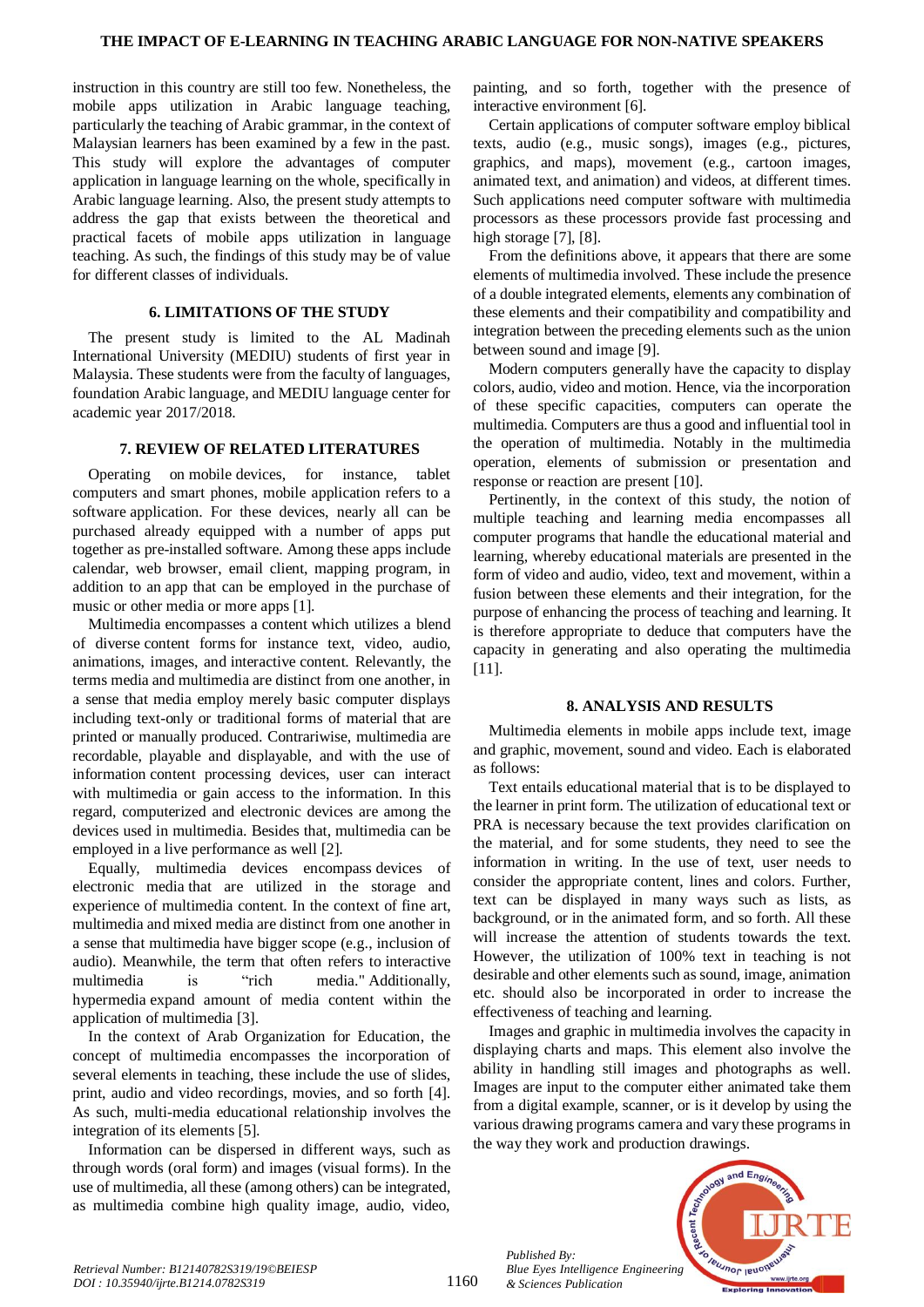Movement in multimedia relates to text and image elements. In this context, movement needs to be expressive. Notably, animated images are better as they appear more attractive compared to still ones. Movement increases the attractiveness the image and generates excitement to learner. It also makes learning more interactive.

Sound element in multimedia involves the conversion of sounds into digital signals which can be included into any computer software. For instance, user can use computer to play the Quran recitations, or place sound effects to images. Sounds can also be used as input information, as in voice recognition, which allows user to talk instead of keying in instruction to the computer.

Video element is important element in multimedia, aside from denoting movement and central credibility. Furthermore, in the process of integrating all elements (i.e., text, image, movement, and sound), the technology advancement has assisted user in the use of video to the computer, resulting in the use of more effective media in the process of in teaching and learning.

Multimedia utilization allows teacher to express any information in countless of ways. Not only that, considering the multiple representations of the information, the use of multimedia stimulates many senses of learner and cater to different orientations of learner. Hence, effective learning can be achieved. As such, multimedia is characterized by the capacity of information transfer with the application of diverse means for the purpose of presenting the information in the most appropriate forms, while also imparting learners with the freedoms in handling educational material, allowing interaction between user and the material, which leads to the optimal and interesting learning. Meanwhile, teacher plays the role of coordinator in the multimedia usage.

In the domain of education and training, there are 3 common concepts as follows: Hypertext, Hypermedia and Multimedia. In specific, multimedia denotes diverse procedures of tools, materials, and means for information display. Furthermore, the utilization of computer through this sense interferes in the sense the term Hypertext and Hypermedia.

A number of computer programs are being applied in the education field. In this regard, Word processing programs, databases creation, programs for statistical processing and presentation are among the vital ones.

Considering their significant contribution in providing multimedia in teaching and learning process, the presentation programs or application software becomes the focal point of this study. Using a presentation program, learning materials can be displayed on the learner's mobile phone. Accordingly, in this field, the most important computer characteristic is the ability to synchronize the elements of colors and images with the text display, resulting in the appropriate setting for the teaching and learning process. This capacity is particularly crucial in when three-dimensional drawings are used.

In this technology age marked by technical knowledge and cultural explosion, the computer is highly integral. In fact, the use of computer is highly influential and crucial, and is widespread in all life spheres, particularly in teaching and learning context. Furthermore, considering that the primary objective of education is to achieve continuous improvement for students in mastering certain skills aside from

accomplishing the educational goals, keeping pace with the technological development becomes a necessity.

Computers can quickly and accurately carry out the mathematical and logical processes, and systematically analyses the storage and retrieval of information. In the context of modern teaching, these computer capacities are highly beneficial, as teacher could effectively teach using the computer in manipulating the teaching materials. As computers are fast and accurate, aside from having the ability to display information in various manners, teaching using computers is flexible. Here, information can be displayed through books and audio-visual aids. In view of the major successes achieved by the computer in the field of education, and the most important characteristics of successful penetration of this research effective uses in the field of education.

Computer is regarded as a multi-purpose educational device (among many others). In the process of education, this is highly crucial, as such device brings a lot of advantages. Owing to its multiple features, computer has gained a significant place in the field of education, across multiple and accumulated experience, resulting from the actual application him in various fields of education and learning processes, and most important of these features:

With the use of computer, information can be both stored and retrieved quickly, while data bank can easily configured. Additionally, computer can be used in teaching hard skills which is highly time consuming to master. Hence, the use of computer allows sufficient time and opportunity for education and training. Besides that, it can speed up the completion of tasks, while also reducing performance errors. Furthermore, with opportunities for discrete instruction, the use of computer increases the capability in controlling the process of education. As the use of computer facilitates teaching, teacher would have more opportunity to cater to the needs of each student, by providing guidance to the learning process and addressing individual problems.

Computer usage increases students' activity. Not only that, it also impact learning speed. With the use of computer, students can have access to learning items which are attractively displayed with the application of certain programs including aligned context of the Legends multiple distinct methods of display. The effectiveness of computer utilization in the education field owing to its features has been proven. Accordingly, the use of Mobile Application facilitates the accomplishment of educational goals, and mobile app usage in the processes of teaching and learning furnishes roughly 40-60% of the allocated education to master the current conventional methods time. The application is also accessible anywhere and at any time.

The use of mobile applications in the teaching and learning allows creative and positive interaction and this improves the learning progress of students. The application also allows instantaneous feedback, as opposed to the traditional classroom situation. Further, the use of computer allows the recording and monitoring of learner responses and reactions. It also allows mutual interaction between learner

*Published By: Blue Eyes Intelligence Engineering & Sciences Publication*